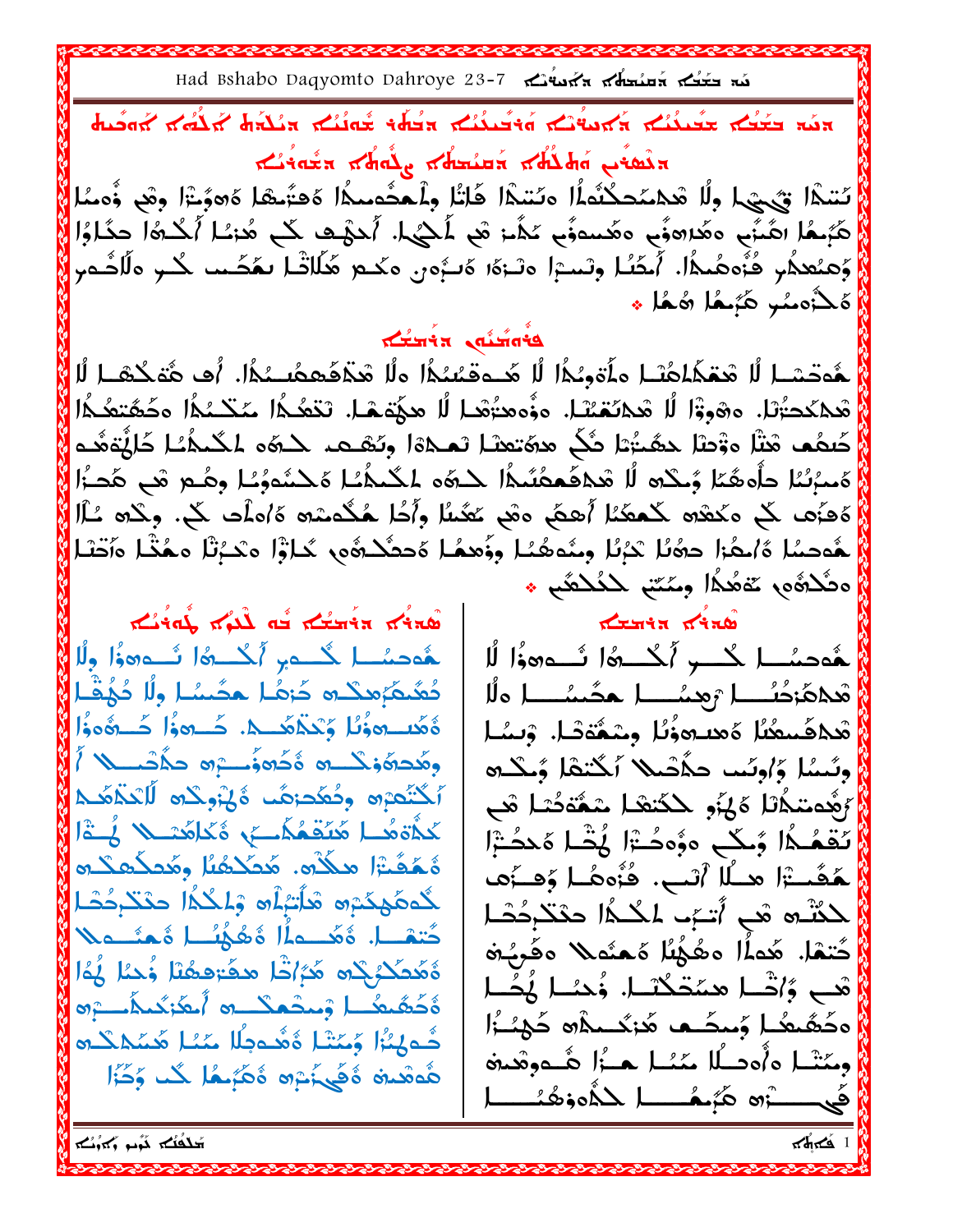Had Bshabo Daqyomto Dahroye 23-7 مَنْ تَمْ مَتْ الْمَسْتَمْعَ بِمَامَ Had Bshabo Daqyomto Dahroye 23-7

ةُ كُـــو مُوَكْفُــا. ۞ُأُوهَٰـــــْرُو ۞مَـُنُـــا مَثَلِكُ هُـ مُـمْضُمْرَه هَدُّكُ وُمِنْتُكُـا مُعِمْكَـــــو أَمْكَتــــــــْرو أَحَقُتِعْــــا وْهِ أَوْسِيْكُمْ، كَكَرَا هُنْتُمْ أَكَدَ مِكْتُرُوهِ أَوْسَاءَ مُحْدِيكُمْ مُعَكِّنِكُمْ حُسَنَ ذَٰلِهُ وَوَجِدًا لَهَ ةَمَعِكُمِكُمِكُمِ. ةَمَسْمَكُمْ شُمْدَهُسَا يتشرع المحتكمة أخنف بكمكمش جَهْدُه وُهِهُوُا لِمُكُمُّا عُوْهَا. وُجُمِعُوهُـا وَلِمُكُمَّا هَٰلَــم ةَهُدَكُهِكُــهِ أَحْمَدْتُــا. حْدَرُا هُزِئْل وُمَعَفَّتَةِ وَهَدْئا حَقَّمَةَا هتركم وؤهكم شره ةهذها مْزَمْزَمْكُلُو. ةَجُمْعُوْجِيْبَا هَاتُمْ وَاسْتِ ئُسەو مُلْكَكْلَةِكْسَة. ةُمُحَزَّدِكْسَة لَلْزَوُفَسْرَه ةَمَعْلَمُعنْدُه كُنَّيْءَوُا اهُكُمَّا وَأَلْكَتَبْشِرْهِ. ةَهُدَيْهِكُلُهُ لَلْقُسْعَيْتِهِ. كَستْكَلُّه سَأَسًا هَٰذِيهَا لَكُمْ تُهْدَرْا ةُ36) فُــوَ مُــتدَّا. ةَهُدْاً هُمْ الْمَسْتَدَّارِ لْمُعْبَيْدًا هَٰزُ مِيْمًا وُذُهِكُــْ وَالْأَصْوَابُ مدهَمَهَا إِمْرَزْوَهِ وَيَقَعَّمَ وَسَرَوْهِ وَهُدَرَهِ وهَهُما أُوعَهَٰلا. هُدْهِهَا أَسِيًا ثَهْنُهُمَّا ةُ هُرُوَيْهَ مِنَا وَ هُسُمْعَهُ مِنَا. وَلَا إِنْهَا هُمْنَا لِهَ يُدْيِ دُهُنِيْ). وَأَسْكَنَا وَدُكَّرْهْبَا ةُأَلَّكْتَهُــا هَٰنِيهُنَــا وِكُحُــَّبَ ةَنُعَمَّـت هُدهَــدُواْ. أوحـــدا وُفَيحْـــا تَاهُــــاْلِ دَةَوُهُتِــَى، ۚ ذَحُسُنَــٰفَــٰ أَهْلَاتْــا وَعْـُـدوَٰا وتُنْسِيكُ شُوْيْعَكْسَا بْحَكْسَا. أَمْرُوجِيجًا ةُأَحدَّمَتْكُمْ وَٱحْسَرْهَا أَحككَسَمَا. هُ١ هُدْاَهِكُمْ كُنُبِّصُبًا وُكُوهُوا وَكِنَا

أَهْكِشُهِكْفُتُمْلَ. هُوقْسُدْ مَنْسًا هِمْيَ كَسِكْتْمَكّْفْ مْقْعَصْلْ وُْمِشْتُمْلْ أَهْقَتْ لَّكْ هُكَّـةِ مِنْ مُتَذَكَّا وْاوْتِيْكُــْدَا. كَذَا هَٰٓ: أَو كِلّْ وَ00 مِنْ أَوْبِ كُتّْمَى أَلَمْكُمْ هُو هُزْسُمْ حَسَّزًا أَحْتَا هُجَاهَ كُم. ةُ/أَسْكُم قَنِي دَّرْهُا هِنُدَكُماً. ەھْم مىڭلا ۇجھَجْزا لِّى ھَب كَبِ. مَنْتَار الْمَكْمَا أَبْصَةَ صَرِّحَ لَّكَ مَا الْمُسْمَّةِ | سُـتَمَّب. ەَحَمْكَــدُّسُــل هُـــم ەَفـــزَم أَ كُنْݣُقْطٍ. يُحِكْسُوا هُوبْسَا وِمَعْنَسُدِهِ أَسَّلَـٰكُلِّـٰهُۥ هَٰعْـُـدَاْرُه هُوؤُنَـٰدِهِ هَٰٓءُـٰهُـا أَوَّهَاهُــــه. هُحَقَّدَحَسُـــا هُـــع هُ/ائَسُنَـــع وَحِقَــز كَـــره. وَجَـــرَوْ لِلْمُفَــْـوَوُورُوب ەكْتْھْ جْيُحْوَا اھْجْا وِلْمَحْتَوْرُومْ. أَهُ/فَرَّمِتْ أَلَيْهِ ۖ خَنُوْمَتْهَا وُحَكْلُهُ. ذَاوْهُت أَأْهَدُا هُذِلُّمُا حَنُّهُوٓةُا وَهِوَهُ أَبِ هُتَمَّالُ أمُدَّعده مكلبه كَعرَّسِدًا هَبْسِدًا أُهوَّمكُمُ هُ حَدُّةَ لَمْ يَشْمِلْ أَهُمْ وَ وقُوهو وَمِيزُو مُجْرِم وَرُووُا حَيْيٍ عَوْهَا. ِ هَٰذَاهُ أَمْ لَا مِنْ مَهْجَمِ مِنْ مَدَّدَوْب هەَب ەڭىنَّب ھەَب. ەلَّا إِنُـم شَبَّ وْرْقِيْسَا وِيْتَتَلَا وِكْلِكْبِ نُعْقَبِ وَوَوْهِ هْبِ هَْصَرَٰا. وَأُوحُط وَّفِلُطُّا تَعكُنُّهُ حەَوُهُم . مىنْآم ھَلَاتْا وِنُووُّا وِنُسكَم أَمْعِ وُدِهُدَا. آة ْمَا دَوْمَتْنَاا وِهَٰيُهِم وَدَهُ مكب. وقب كَبِره مَزْهَبُ مُحْهَدِءُا

سَلمُلُک دَّبِ اللَّهُ الْمُحَمَّدُ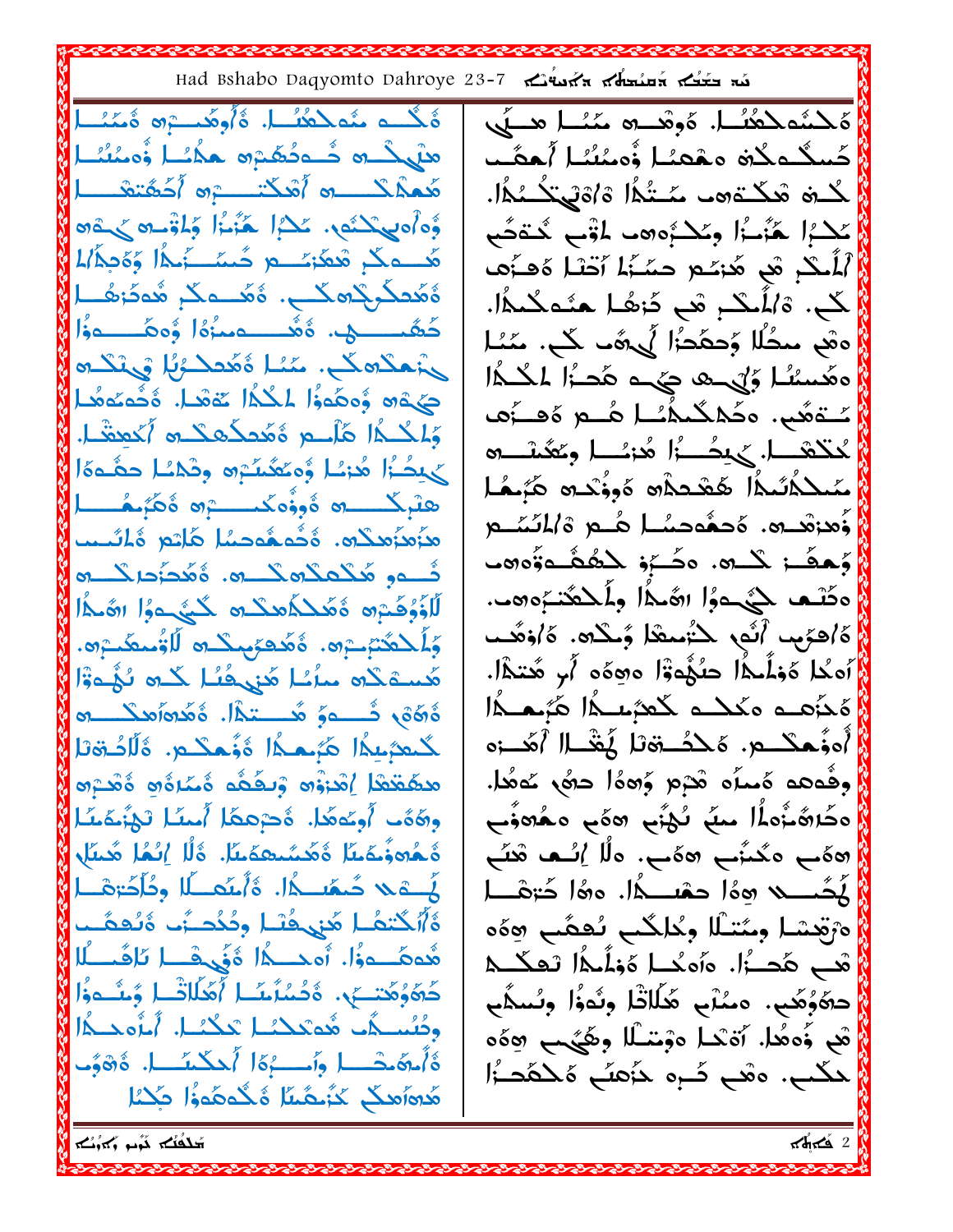Had Bshabo Daqyomto Dahroye 23-7 مَنْ تَمْسَمْ بِمَ بِمَسْتَمْكِمْ بِمَ بِمَسْتَمْكِمْ بِمَسْتَمْكُمْ

لِنْكُمْ ةُهِمْنُا هَاتِمْ. هُرِكْتْنَ أَبْتَكْتُمْ أُصُــۃقا مَٰـَّزْمْـــا ةَقْدامٌ كَــدَّ قَسْــہ أَسَّكَـــ ۞ وتَعتَقَسَــا. كَــاؤُدْنَا وَوَّ۞هُا حِرُضُنَكْثُـــــه ةَهَـــــرَّه لِلْـمَكْعِفَــــا. وَلَمَحْتَبِدَهِ ٱلْمَعِينَ وَلَمَّا وَسَلَا وَسَلَا وَمَّدْدَهُ مِنَّا خُمكْسًا. أَو وِضْاًأَلَمُ مِنْفَعِيڤِ ا ةُكَلُّعٍ وُمسْنُوُّا. أُ وِضْلَأَهُ لَكِتْبَا ةُهَيَا الْمَسْ ةَلَّا هِهَتَعَتَـا. أَبَكَ وَهِيشَـهَيْدُه هَايضًا. أَمْدُوكُمِيةً وَلَمَحْتَمَتَهُمْ وَالْمَسْرَةِ وَالْمَسْرَةِ وَالْمُسَاءَةِ ا أَعْلَمُلَا وَهَالَمْ شَعْبُدُهُ جُو. هَبْ شَرَهُنَا دُسُـــلَهُ، ۚ ذُوۡوَسُـــا وَجِهُدَــُــواُ الْأَــُــا وْەكْلْحُلانُــە ەْھىھْـا مُدەرِّحْكَلْتُــە ەْ ْلْتَـٰـى مَكْتَبِّسَةِ، وَأَمْسَى مَتَّسَمَةٍ مِنْ مَسْتَخْصَلَةٍ أَيْ يَقْلَ وَّأَوْ كُل وَّحْسَنُهُمْ الْمُؤْوَالِّ لَّا مَعْصَبُهُ ةَهُنَّىٍّ ةَأَحْدَّىَ هَتَم خُمِيطًا أَحْدُمًا. ةُهَالُمَ دُهْيَ مَمْدُه وَهُ مَثَى كُلُّهُ مَنْ أَلْحَدُهُ ا ةَأَحَٰۥۢا وَحُدُهُا مَنَّف لَا ٳتقْا تَبَـقْا. ةَحكَّوْ لْحَبَّى وَالْمُحَسَّسَا مِتَقْتَا. ذَهَالُه كَسِجُوَّاتُ فَاحْسَنُو. هَيْئَا وْهَكْعَٰا ةُحِمَّىْ وَسَنُوطُ حَفَّكُمْ وَيُحْكِظُ رَؤْسِلا. ةَحِمَرًا سَّبِئًا وَعِمْعِكُمَّا حِفَكُ» حَزَيكًا مِدْحِدًا. ةَمَلَمُ صَجُحْتَمِلُهُ وَاحْمَدُهُ دَاْوْهُلا هُعَاَّهُا وُويُحِجْعَا مِجَرْدِيَكُو. لِّكُتَ لَمُ لَمَا أَسْتَا أَهْشَتْلَا وَكُنْتَ وَْسَكُنْتَا أَأَحْنَا وَحَدِّمًا هَبَعِجًا. حُجُكْصَبًا هُحْدَمٍ مغَسُلِ أَأَكْفَئِـــ ومَـــوْكَى صَلَّلاهُ٥ لَمُ؟مِرِ وَٱلْ ضَفَّنُومَا هُ٥ لَعَعَمَرُهِ مِ ەْھَبُىمْــا. ەْھُەھُىكـــ مُّـاِنُمْــەلَمْوْەر. ةُهُدوْكُمْ شُعِنُعِكُمُوْهِ وَٱلْا تُعَتَّنُهُمْ اللَّهُمْ وَالْمُسَلَّمَةُ

بحنفته بنه بحفته

لَمَحَمَدٍ کَرِ هَقَیمَ هُجَمَّۃًا صُبْرِ لَکّہِ۔ حنَّـه حُـقَتَا هُـُبَسْـا هَـكُـهُّـوَةَا هفَـصَّب ادِهُهِ ثُمِ أُهْنُبٍ. وِثَنْتُلْ وِوُهِجًا ءُهِجَّسٌ ولَمحتَ وه مع عُمرٍ مِنْ أَلَمَّةٍ مِنْ مِنْ مِنْ مِنْ حكْتُا وَهُتَصَبٍّ. أَه وُهَتُا هِعُتْاا وَحَزُّوا. |أُه لُكُنُا مِفَخَّلَا ملَّا هِمَّتَهْتَا. ﴾ وَهُـمَّبِ |۞هَ مِدْهِ وَهُـَـــِ أَمِثُـــا مُرِكَعـــِ أَيِـــدُهِ وَ وأَلهَا مِنْ سَمْعَهُمْ وَأَلَمْ لَهُ مِنْ أَيِلْهُمْ حقبْدًا وْتْعَبّْ أَيّْتُوبْ، حْتَفْتَ سْتَوْدُلْ مئَــــأَبِكُمْهِ. أَه وُّهِمْـــا وِيُحِبَّــواْلِ هُبِ وَٱهُدَهُم ٱلْكُلُّمَٰٓ ۚ وَٱلْكُلُّ ٱهْ وَكُلُّ كُلُّمَى ۚ وَٱلْهَ الأَ مِصْنَفْكَ سَمْعَتْ مِنْ سَمْعَةٍ مِنْ مَسْتَمْكُمْ لَمْ لحُحَدُّو، أَنُو، حَيْنُشْا. حتّە و وَصَّعُـا ەأَفْكَا وَٱلْمُرُّلْ. هِمَّسْلَمْ هُنَّى وَالْحُدَّى وَلَّى م ة/ائسّــــم. ه/ۡيـــدُّهِۥ هُا هُـ;حَـب /ُيــدُّهِۥ ەَمْنَىكُبْ أَبِـدُهِ. أَكْـدُا ەَحَـ; أَكْـدُا ٱلمْسَلَّفَ حَتَقَا تَحْفُّهُا. وَخُكُوْثَو حَيْحَوُا ﴿ وَهَكْتَشَا هِدَاءُ ﴾ أَيَـٰذُهِ ﴾ وَهُـُـاهُ ﴾ وَهُـَـٰدُهُ وَهُمْ يَقْسَىٰ ﴾ [الله عن أول كَلُّوْلُومْ. هُمْا وَهِكْعُا وَهُجَرَّاْ وِمُوَجَا حثَكْتُ حُكْمًا أَآوَوَٰى. هُجَكَّرَٰاْ! مِتَهَلَّا وَهِنُعِيجًا حِئِكُ فِي حَسَنُوا أَحِيجُودًا. هَحهُدُهَ اهْجِهِ أَبِدُهِ هَـمَّدُهِ وَحَاوُحِــد فَتَمُلُه ومُحْكَمُ اؤْحَمَٰ أَبِـكُلِّ. ومْحَهُٰ ۞ْوْا مِيَّ هِمَّتْلَا مِمَّهُتْلِ مَكْبُــِنَّ وِكْـبِدًٰا هَبْـعـدًا. تُـنْسَّـ مْنُــر مغَـسُــا أَكْـــ1هُ ۇڭى ۋادۇسًى خَلْخْشُەلُر ەلَّا خُفْسَى كَعمْـــرِ هَبْــمْــا. 50مَــمْسَــح حاِنُـمْــدأر. |ەُ/ەوۡئَــــ ٖ حَمۡتَعــــــدُّىرٖ ەلَّا حُمۡلَنَــــــحِ  $\mathcal{A}$   $\mathcal{A}$   $\mathcal{A}$   $\mathcal{A}$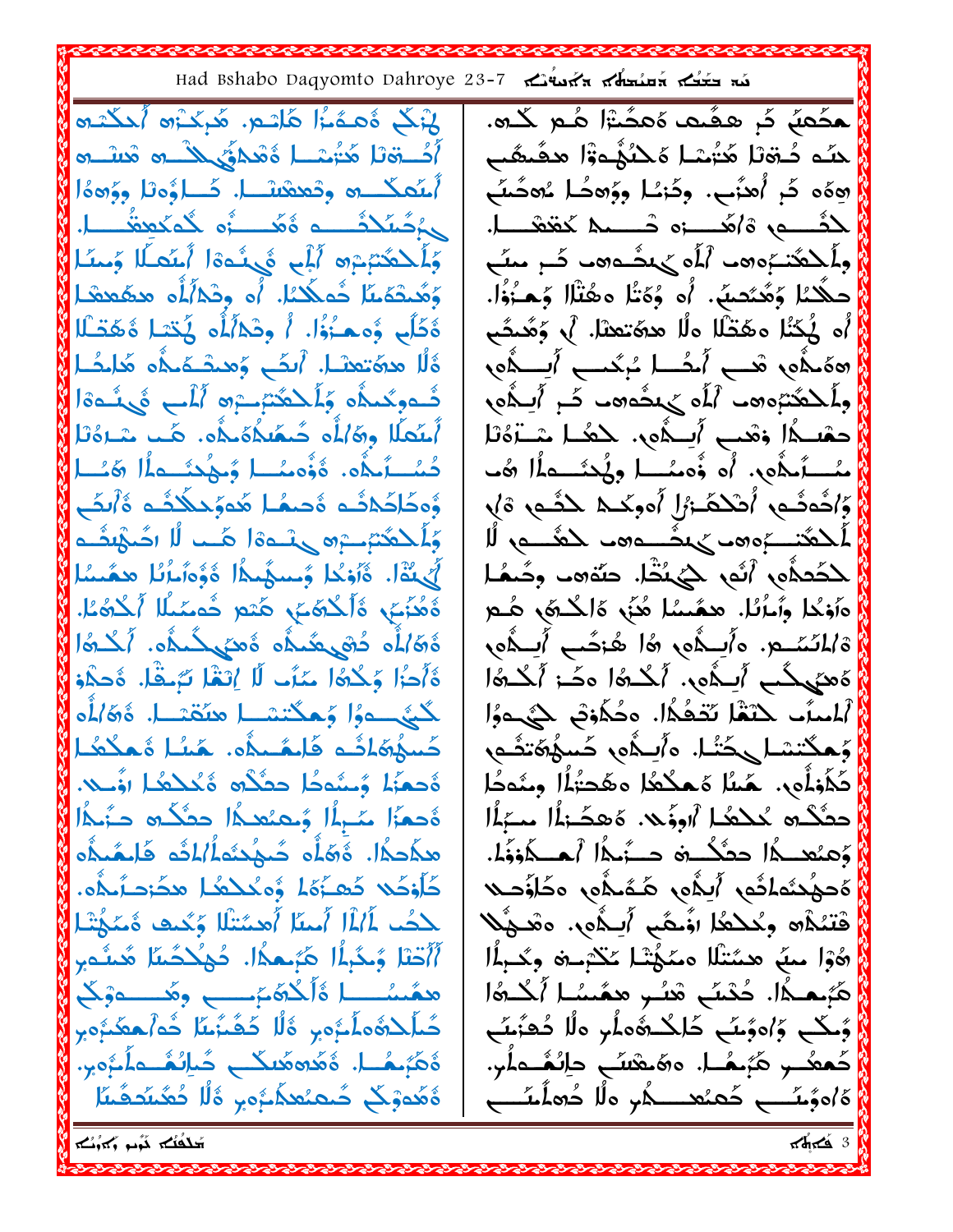Had Bshabo Daqyomto Dahroye 23-7 مَنْ مَتَمَّمَ مَتَّامَة بَاسَة بَعْضُكُمْ Had Bshabo Daqyomto Dahroye 23-7 حَقَّعَتُ أَلَّمَّةً أَوْ وَهَكَــــ مَمْ كَـــبٍ. حُـومُدُا هُزُــُوا وِمُعلَّدِكُـومِ أَحكَمَـلِ مُعَصِّدُونُكَ الْمُمْكَلِ هُدْوَوْا كُمُكْتَبُومِ ەھْھكَدەۋْسٌ ھىنقُىر ھُتىنْقا ەَدەھَمار أَهُدَدْهُنْـا ةُخُوهُــواُمُوه وقسكُفَسًا. ۇسڭگىپ. ةھگىگىگ خۇنگىمار ةُهْدُنَّ عِبَّا كُمِّهُمْ مُدَاءٌ مِنْ ذَلَّا تُصطَّعُونِ. كَتَرْمَعْكَسِبِ. وقُط وُ}£ْ! أَيْنِكُمْ حَقْبَالِمُكُنْ أَمنَعَـلًا وُ}بأَيْــمْ شَعْدَكُمذُوجُومِ وَلَمْتِلْ10. وأَذْلَب مقدككه في كانَسكانَ وَأَسِيرًا وَلَمَّتُ وَأَوْلَى مِنْ لْكُمْهُمْ شَيْأَا ةُلْعَشُمْنِدْا وُهَأَضُرُونِ. مألمثــْمبمُا وتَــبم أَتُــمر. وَيُــأمب ةُحسَّــز وُسُّــدُوٰۢ وَكَاسَّــرٍ هُدَهُـــدِرٍ. هَ مُعْبِ عَعُا وِثَهِ ۚ). هِ هُمَا وَفَى مَكْلَاتُا أَب ةَ دُهَّمَنَّ أَنَّ أَهْلَاتْ الْأَدَّةِ هُمَّدَّدَوْ الْأَازْ وَدَىٰ هُبِدُوَوْا لِّلْوَكُـبِ قُتَبٍ وَحَيَّنِيهِ!. وهَـبِدْاً كَھـِـزَةَا وُلِرُدُـا. ةَهَاهِيَـٰمَ كُــوسْقَمِ أسلم حرمسا مكمكمسكا حتووسا كَنْهَاكْشَا وَخَوْسًا دُفَّەۋْا وْهَكْعْعْدُ و هُكْتُفَوْرًا وَٰلِكُعْدِ كُعَرَّتُرَاتُولُو. وَۚ} أَسِــد حنَّــوزُا مِمَّـدةَ حــدًا حَـرْجُـوَصْــا وذَهْبًا حُــْمَلْمُا لَلْرُبْكُــٰٓةُا وْرِيْحُوهَالْحُــوبِ. وَرُجْدُوبِ. لَٰا هُــزب تَمْلَوُبٍ كَعَــوَّهِ. ةُلْلْهُــــزِبِ وِهْمِمُعُمِّـَـــا أَحْمَدَــــ a. وَلَا ولًا أَحِبْزاً كُلِّ هُلِّ هُبُعُسَرٍ هُزَسًا. أَلَّا هسَّكْعَمْكُمْ شَعَّمَعُومٍ مُنْ أَلَّا مَنْتَمُو أَلْمَؤْمَنُوا كَلا ۚ فَكَيْ. مِنْقُوها كَلا كَلَابِية كَمَلًا ۚ فَكَي. هَو كَفُّوهَا لَا أَحْسًا وُخُبِلًا وِكْبِلًا هَبُعْدًا تَتَب هَٰذِهُدَوُنِدًا هَٰتَتَ هَبُعِمَا ٱأَتْنَا وُعَكِمْدُوُجُا وُوُحَوْلُومِ. سُنَأْهَلًا وُحكْـب. تَعَــوُلا وَيَــوهُــا دُــب كْمَلَا وْشُمْرِ ذَٰلِكُمْ هُدِّينًا. ةُسْرَبُّا جِهَيْءَ |أَمْنَبَّهَ. هَـٰكَـٰۃ مْنُـٰوٖ إِمنَّے لَّا مُّبِكَمَّے هُىئُور لَّا خُرِكْمِبًا مِهْهَكِس أَنُعِهَنَّنَّاتِي مَنْھُا مَتْقَصَّ مُتْمُّھُبِ كَعْنَىعْلَىلُو. ةَ أَسْجُوهُ تَبْ دُعْنُ مِعْنُدةٍ أُمُوهِ. ۚ وَهُنسُكُ أَهْلُمْ أَأَلْمَمْتُ وَحَمْدُ الْمُسَلِّمَ مُؤَذَّرَ ةَ مَكْتُدَا ةَ مَّسَّرُونِ كَتَلَ تَحْكَكُمْ وَلَلْوَجُمْ. وأفحل مئسى منطا لمثكم كقبرا معَقَفَس ةَمَعَكُمْ لِكَسْمَكُمْ لَيَتَبْكِسُونِ وَّىكُر ەلَّا لَمُّدَىلا كَبْتُلْ كَتَكَ. ەَ/نُىس تَقَعُدُّا وَٱدۡتُی هَ ۡاسَّے ہِ وَقُصَٰے وَعَقَصَه ةَلَّا تَحَدَّدُ أَحْقَمَهُ كَلْمَتْقَعْ. هَٰكَسَتْ أَيَّقْفُـــدًا وَحَاحُتَتَ<sub>َ</sub>ـــــ وَوَأَحْسَــة بَائِبَ كَمِلًا هَدُا وَحَقُبٍ دَمْؤُكُومًا خُوصَيًا. ةُأَوْدُنَيْنِ وَوُهُدَّب كَلِكُمْ هَدْ أَ ەۋەكْتْا كَاتْلْ. وۡممَّى ە۞ئـُـى نَـۡصَـَـٰ ـكُــر وَّەلْمَعَنْتَ وَمَارْتَ مَنْ مَدَّسَتَ فَيَ مُقْوَضَتَ ال ـْھُەھسُــا ەلُەۋَىـدًا ەلَّاھْــەر ەَــدُەمىُـــر كَلْعَلَيْــــلا وُحَكْـــلوَلًا. وُسئَـــل ۋەتىــــو هَّبُـمُّا شُمُّا ةَحثَّكْاتُمْ لْمُلْكَتُمْ \* لْكَ*أ*ُكُبُومِ فَكُوفُومَنْبُومِ فَكَبُـ**مُ**ا هُـمُـا حثُدمَ لمنُدشَع \*

كنفته ترب وكافته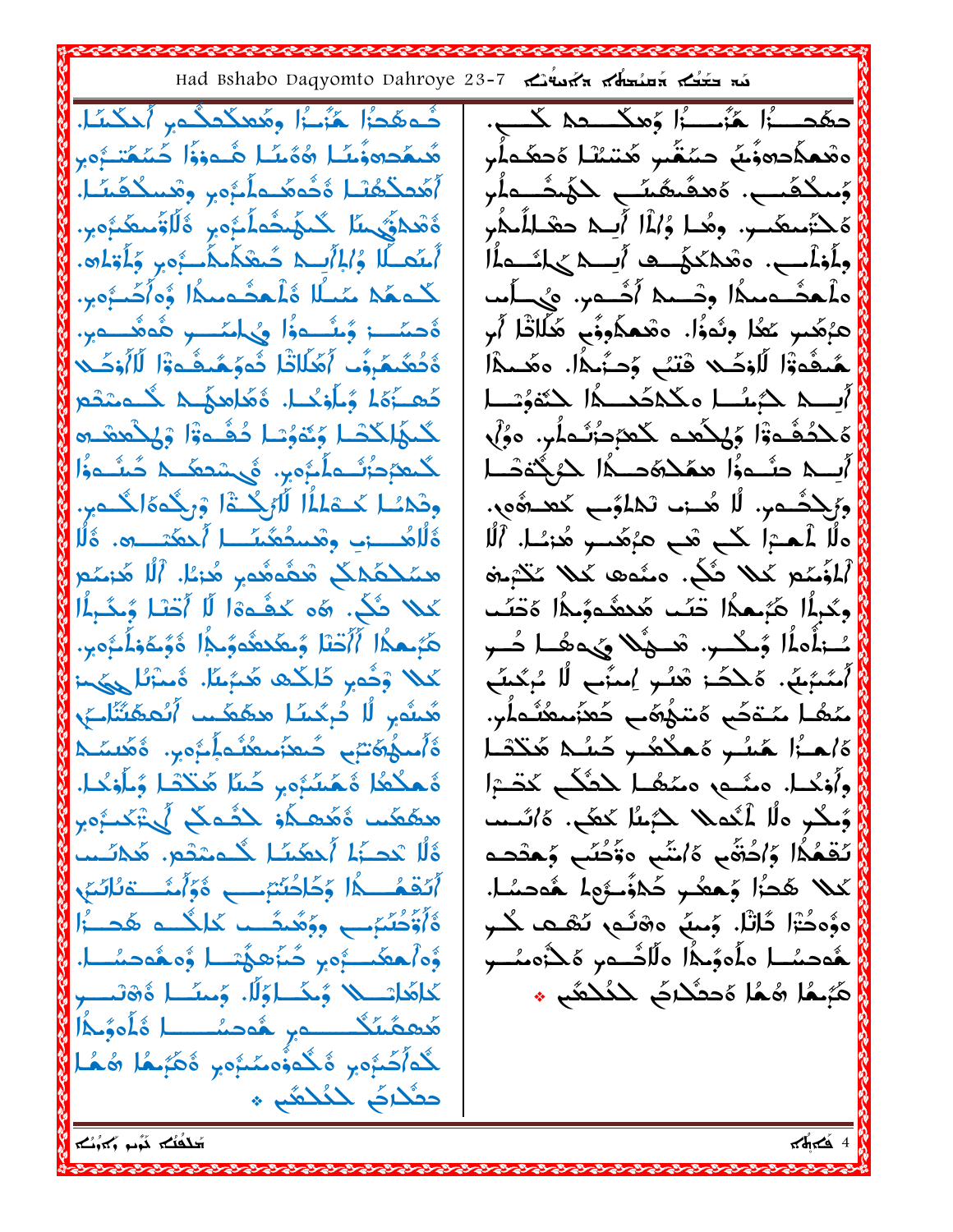Had Bshabo Daqyomto Dahroye 23-7 مَنْ تَمْتَعَمْ بِهِمْ Had Bshabo Daqyomto Dahroye 23-7

كَتْݣُمُوبْ هُٰٓئِيل أَكْتُوا كَفَّىٰٓئِهُا وَهُوَالِّي حَيْنٍ ۖ وَهُمُمَا حَوْيُلًا كَاوُا وَعِنْعَكُم هُنُسُمًا هَعفَصُبِمًا وقَدٍ صَبِّهُ هُـتَمَّا. وصُـفَ هـنُبِه كَبِيضًا وَحِقَصَرًا وَالمُؤْكِيلِ كَج أَكْـدَا أَبِ وْالمُؤْكَـــد حدْجِــٰٓا هَرِكَــٰٓةُ أَا هلْـهَعجُــٰدًا وِحَـٰاتْلَ هَواَوَّتِهْــل وَحِكَــزه كُـــب دَوْدَتُوهُم هَدَاحَتَنهُم. ممّعُا کَلّ هُــَه. ممّعُــا هُاسُــب حَکّتُتَنِب وهَدَكُــمر هُب أَهُدَهُوَمِدًا هُنَّ وَالْحُمَى \*

## مثمأمُا

ەْكْبِ كَلّْ مْكَمْسُلُ مُنَّى كَعْلَاكُمْاًا وُمْكُـرٍ حَمَّاهُمَا وِوُسُمَا وُشُمَارٍ مُكْتَبِ ٱدُمُـا ه وِلْمِحْمِسِيًّا. هَجِتْمٍ كُلِّ هَتَمَلُّقَا حِسَّمَتِنٍ أَفْ حَمَنُعِجُسٍ. وَتَوَهَّا كَجِعْدُونَا وَاسْكُبُن كَر رُهَّىت کَے نُوروڈا هَامُا 6ہ وَرِهَیت تَفِی هَدُو هُدَک مَنْتَا. وقداهدْمَنَی قب اُنْتَیْکا وِثُمنُعُو. دَفَكَ بَعُضَت لَكُو دَلَاشُورِ هَكَرْدَمْنُو هَٰٓبُنَغَا هُـمَّا هُحَفَّكَاثَ \* رجْماً ا ورَجْرًا

أَهْتَى ۚ لَا تَحْسَنُ حَمَّاوُا وَعَنْعَـٰ مُنْ إِلَّــ حَدَّمَـا وَسَــرُه أَر مَعْصِبُنَـٰهَا ﴾ هَ مِسْبِلُنَيكَ. هَ حقَومُعُر مُحجَزُمُا وِحُقُكَ. وحْـ ٥ أَـهـدُوْب هَ حَجَّـ: سَعْوَجُـا هَي حَكْ لَمْصَلًا. ةَاضَّ هَـٰمَاًا ةَالمَكَـُّـُّتَ هُهُنَّا ةَاهتَـُـُـْتُمْ مَـُّبُوماًا وَهُعَـٰهَ هَـَ هُـتَذَّا ةَاهَـٰزه أَلْمَحْمَىنَدُا لَالْكُرْفُومْ وُجُدِهِ شَيْرِ فَلا مُدَيْنَة وتَنْقَفَ كُبْرٍ لِمُوصِبًا ﴾ فأوهُثُم وَرُقِزًا

لْمَحْـممَاْلَ لَـــهُ٥ مَمْـُـلَ الْمَـُـمَاْلَ وَلِكَــم هَــماْلَ حَرَجِنْنَـه لَـــهُ٥ مَهْـــاُل فمحَــبُ وَحمَهِكُم مَهِكُم حَمَكَ، انْجَمعَتْ حَكْتَ حَكْثَ عَمَيْنًا. حَمَّى مَكْهُمَّتَ أَحْمَدَ هُوَوْمِنْ وَهِنُما الْكُلْمَا الْمُكْمَرْ شُتَاطًا خَمَّتْنَا وِرْهُمْبِ. وقَدِيَ حَكَّمَا أَهْتَ لَلْؤُم رَكِحُا فَامُا وِذُهُمْاه. كَمَهُ كَنُمْا وَمِمُمُا وْالمحَدّ هَى مَكْمَا دُمّةِنَا مَتّشَا. ممُع هَي هَدُا هَاوْتَدا أَنَّهِ دَهْشَاه همَّحُسْدًا. هَادْهَا حَسَّلًا دَبْتُوا فَيَحَكَّبُ أَتَبَّوهِ بِ الأمَّنْتُمُدًا. وَكَنْهُ عَلَّا \*

بحث مواقر المحمد المستمر المحمد المحمد المحمد المحمد المحمد المحمد المحمد المحمد المحمد المحمد أَحْدُهُ! هَهُ! وِلَّا حُعْسِبْاً وَّلًا حُعْرِجُــي أَه لَّا فُعَّدَفَــــــكُمَــــــكُـحُوْهِ كُــْرَوه. مُـــــَوْ تمُّـــه لا مَعْسُل هَهُ أولًا حُقْعَدِهِنْكُـــهِ. ةُولًا هِلْمِيكْتُهِ وِكَدْ: خُودُ;هُا وُوَجُعَزًا.

**THEAT THEO** أَحْدُوا هَو لَا مْحِمْنُرْسُلِ ولَا مْحِكَمْتُنَلِ ەلْل مْحَمَّوْدْشُل خَلِحْدُهُ٥ مْنْ عَشَى حَمَّـمَـــد همَّسُا هَ ولَّا مْدْخُرْبُاْ. ولَّا مْداَہُعْزُىٰا وْاهِكْسُو حَدّْرْهُــا وحْهــزًا. ةْالْمُكَمْــْ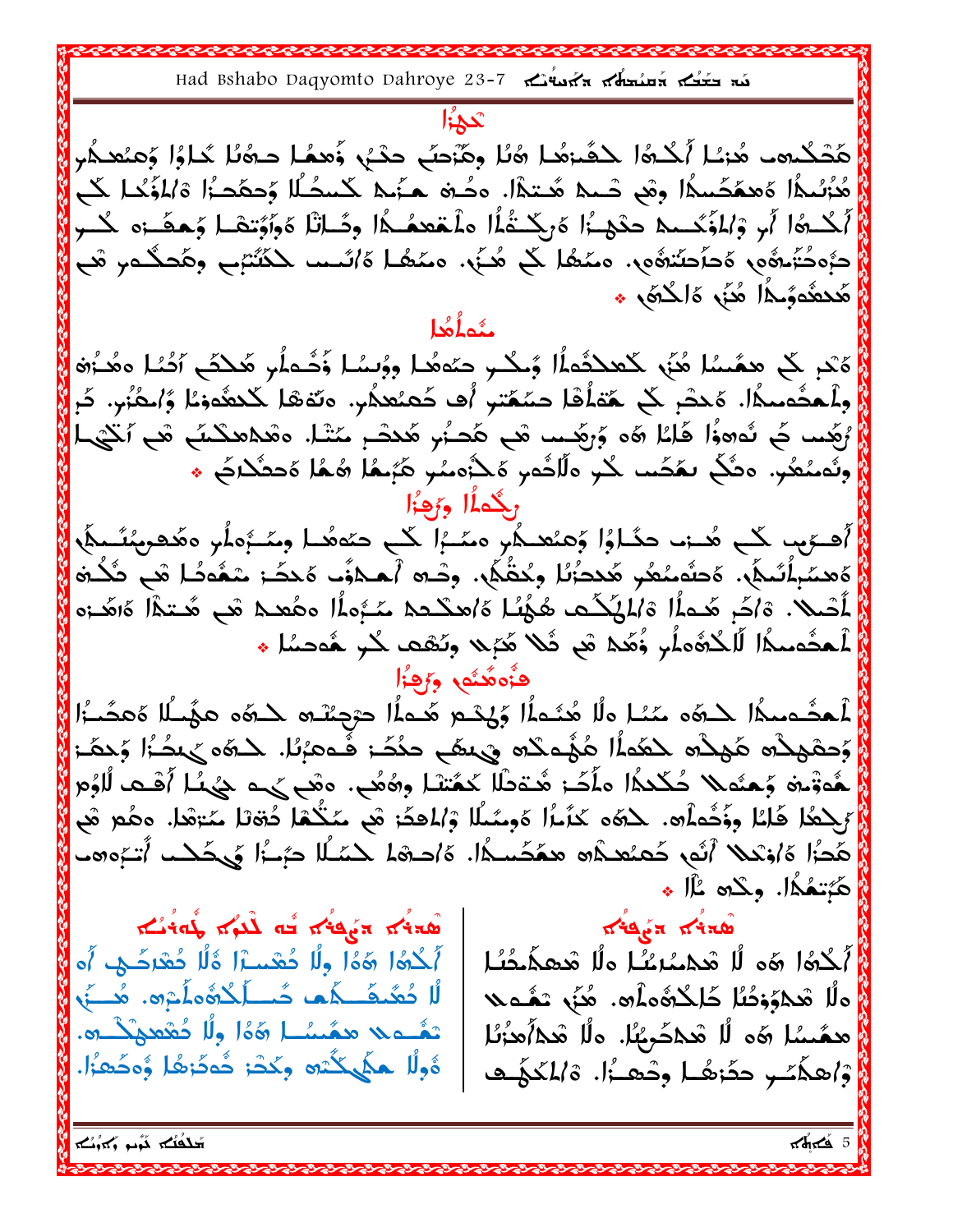Had Bshabo Daqyomto Dahroye 23-7

ةَ لِمُسْتَمَكِّنَ فَي أَنْ مُنْسَمَأًا ةَ هُسْتُمَا وَى آمْدا. ةَ أَحْدَه هُمْكُمْكُلْهُ لَكُمْ بِمَعْكُمْ ةَحِفَسِــي مُبِهُدَــُـمِلًا. أَكْـــِهَا ضَكْصًـا وُهككعُما وصُهُدَعَهُ الكَاسِمِ وَّنَسْطِ لْكَمْنُــدْ لا حَكَّاوُحُنْــا وُدْحُا وْلَأَوْدِيَـٰكَ لَمِيكُمْ الْمُؤْمَلُ الْكُمْدَةُومُ الْمُحْكَمُ الْمُتَحَمَّلُ وهُتَسَمَدُ هُ أَوْسَعَتْ وَ حَكَمَ الْمَنْدُمُ. أَعْوَدُ الْمُحْمَدِينَ أَحْمَدُوهِ. وَمُكْمِهْدِهِ صُطَلَّحُوهُملُّتِره. ةَتَعَكَّسَا وَهُزَكَّــــرَه أَحْمَظُكُلُّوْمَ أَيْحَكُنْنَا ةُثُمُوْهُبَ وُحَكْمَهُمْا. ةَتَسْبِهِ لَحْمُدُوهُما لِمُعِيمُكُمْ وَحِسَمَهَا ةُوَّهَ مُعِدًا أَعْمَلًا وَعَانَا أَحْدَّ أَعْمَا وُّەكِئْسَا بِكُنْزَرُهِ . وُوهْدُا وِلَّا كُعْرَكَتْهَا مُــــــــأَحْدَّوْه أَحْرَى. وْلَا ضُعُبِهُ دِهَـــــد كَـاِلُغُـءلَمْ: ۞ أَلَا تُعْـبِوَٰنِ مَجِكْتَهْـا ۞ لَٰا دُهْرِكَــــــــــــــــ وُرَادِ. وُوهُــــــــزُا وِلُل دُهُالِمُكْلَاهِ أَبْتَكْتَا وهُسَكَ أَحْكَتُهُ. وَلَا دُهُـرُو أَهَاوُنـا عَانَـب أَهُفـــْزَا وَّأَفْتَحِــْا وْهِكْدِهِمَا كَلِيْدُ هُدِيدٌ وْهِ وُوهُدُا وۡمَعَـلًا وتَسْـم خُدَدَٰهُـا وَجِحْـٰهِۢا وَّلَا جَلِكْب ةَضُورْهُب مِنْكَسًا وُهِ أَيْجُرُوهِ. أَسَٰهَلَا وُسْعَدُه سَكْهُ! هَهُرَوُنَا وُحَدَٰدًا وَهْتَعَصَّلْہ وَهُرَكَــزِهُ| لَلاَبُلوَّهُ إِلا تَحكُنْــال كُدوْهِدَامْ: وَالْكُرْدُ وَكُفْسِ هَاتَبُرْلُهِ وَّى آَرَكْمَـــْرَهَ وَّذُهُلُــا شَــمِنَكُ وَْصُــَّزُهُۥُا. ةَهُدَدْكُـــرَةَ تَرِفَـــا تُـــدو مَيْــرِ تَعْنُعُـــا ۇسئزچُــولاً. مەھكىيــۇنگە كېــوكە حَسْنُهُا مُدَرِّكَةً مِنْ الْمَسْهَدِينَ وَمِنْ مِنْ الْمَدَارَ. أَمُعكَّدَه لَهُوَ مِي عَمْلِهَ الْخَيْصُوبُ

ٰ فَيٰٓ; اللَّهُ مَا اللَّهُ وَهُدَا اللَّهِ كُحَــٍّ!. ۚ هَـُـده أَهتُما حَيْبِيمَ مَكْمًا مَنْ يُحْتَمِلُه!. أَحْدُهُ! حَزْهُمُا وحُكْمُلاً وَحَكَمِحْمَاهِ رَجُلاً ة/ائسّكم كَمِنْــهِ لا حَقَّوْدُكُــا وَّدُــا كَحْقَعِبُلَا لَمُسِكْئِلِ حَجْجُدَةِ وَاجْتَوَوْهِ أَل تَكْتُبْ وَأَوْدِئْنُنَاهُ وَمُنْقَسِّنَاهَا وَجِبْرِ لَمتمْشا. أَحَفُا وتممَكني كَعْدَةُوب. ەَسَىكْسِي ٱلَـْـمِ خَلِكْــةُهءَلَهِ. وُهُــا وَحدَّه حَمَّنُا وُتكِه تَكْتُلُّ وَثُوفِيَا ۖ وهَكْوْشَمْلْ. وْسْمْ حْثُوهِمْا لْمُتَمْرُمْ وَحِثَمِلًا وَادَهُ! هُـٰمَا! ثَمِّ لِهُنَّنِي ثَـُـُدِّهِ مَنْتْسَا وَحِنْتَـــ9. وُهِ هُـــزُا وِلًا هُـْـمِـكَمــــر كَلِحْدُّە مُه. ولا شَهْكْتُت حانُغُولُه. ولًا مْدْوَوْرٍ مْعِ حَصَّتِهِ! ولَّا مْدْحَوَلِ مْعِ كَحْـــُّ;ْلَا. وُهِمُـــزُا وِلًا مُحْهَبٍ كَكْتْــا لَحْمَعَكُلُوهُ. وَلَا شَعْصَمُبِ هُدْ: ا ةَ فَتَنْشَطْ وَيَكُمَدُونَ كَسَلًا الْحَسَمَةُ وَمِنْ وُّومُدُّا وكَرِ هُزَا كَهِكُنْهُا وَلَا ٱهْكُفَف هْلُه ثُدَوْهَـُـلْ هَكُــُـلْ وُٱعكُــٰٓوه. دَكَـٰرِ عْلَم مَكْحُلُ هُم لُرّْمِيه وحُـزِلُ هُتَفَحَّسْلُ. هِمَكُرْ لَٰلِمُؤُوَّلًا تَعَكْتُمْ حَرْهِتُرُه. وُهِعُدًّا وَحَطَرِ هُمْ أَتَبَّتَ كَحَرْهِ وَذَهُلُهُ شَوَعَكُمْ صُـُوۡهُۥ . مَكۡصَـــــا وُمحُسًــا أَبِ مَـُنُصَــا. ەمئىگىپ ھۇا خشگىغ جىئىدا قې رُوحِرُجُا وَسَهُماً. أَفْ سَمْلًا كَمُو ِّ مِّيماً أَوُم وْ}رِيَات خَيْمَنَّا. وُهِ هُنَّا وَضَرِ حدَّمَكْبِ وَوَا حَلْفَكْلَ وَمَعَصْلًا

كمنكم لمَهْم وكمُوكتُ

لاطائحة و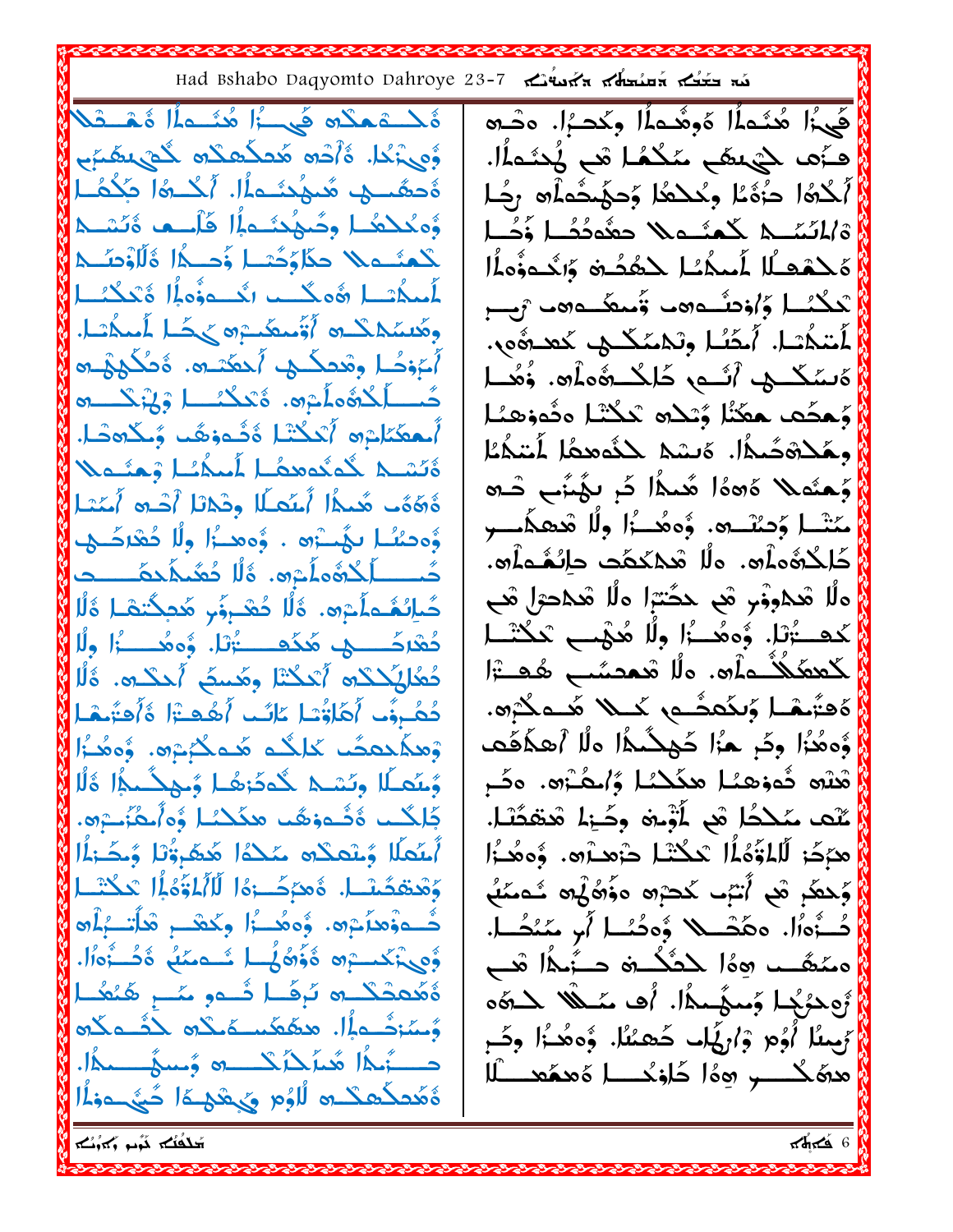Had Bshabo Daqyomto Dahroye 23-7 مَنْ مَتَمَّمَ مَتَّامَةٌ بِمَسْتَمَّمَةٌ Had Bshabo Daqyomto Dahroye 23-7

وَّەلَمْسًا. وُەھُدًا وَّىنَعِلَّا وِهَكُّصِمَّا شَافْكَ ةُمحَطِّكْمَا أَحدَدَتُوبُا. أَعنَٰه الله وهَاشِمَا وْهِرَكْرَوْا ݣْحَرّْبْكْلْ شُدْكُلُه. وْهِهْرْزَا ومَعدَدٌ مِنْ أَمْوَاْ إِنْهُ حَدًّا فَدَو هُعَكُمِكُم كَيْمَ مُكْتَبِرُهِ مُحَامَلُهُ مِنْ مَحْمَلُهُ مِنْ وهَاهَا وهُمكعكُم أَ سْتَعَكِمْ وَأَنْعُدْهَا لأهكعُل وُتَحتُوْتَا وكالكُله لمُخْمَدًا وُخْلِطُا وثَّلاهُ مْلَاءَا خُولُودُا وِهُسِّبٍ. وُوهُدُا وَرَبْعِ وَرُوهُمْ وَأَوْحِكُ عَوْقِهِ لِلْحُسَّلِ. أَمَكِّلًا وَهُدَا هُعَكُكَا رَجُّـهِ إِلَّـ مَعْلَا دُّەتىلىُّا تىلگىُا كَعُدە أَكْتِرْ». وُەمْزُاسًا وَهَيْ أَمِ هُوصُهُ لَمْ يَجْسِمُ هُدُومِهُ للْمَوْمِمَا شَمْوِي وَيْنَجَلْ حَمْسِي أَمْوَمِيْلِ وهُتاهُ! وهُيهَدُدُه شُمَضَيْنِ وهُـمِف قَوْنُدُورٍ كَعَنُدَا كَمُعَذَّرُ مِنْ مُؤَمِّنُ كَلَّا مُحَمَّدًا وَكُتُرًا لَحْدُدُهِكُمْ وُدَكِّتْ مِعْتَرْفِكُ: وُەمْرًا وْلِلْحَكْمْ كَسُلَا خَصَّـى لِلْحُب وِذُاهَبِ أَحِكْمٍ هُكُدَ: حَدَّوٌهكُمْ. أَسَّصَلًا وشَاهَا وَعْلَاهُ| وَمُئِمَا كَلِكُ مَخْكَمُ وَمِنْدُوْا هَيِي كُنْتُسِيرًا وَّلًا مَّدَهَكَ بِهِ. ؤەھُرُا وْمِكَكْلِمَا كَعُوْهَا وْرُوشُو، شُور حَرْبُهُا هَيُكْتَوْا يَكْتَعْا ةَهُهُجْتَا جُعَّيِلٍ. أَسَٰمَاْلِ وَشَاهَلَ وَشَوَهَ كُلُّ هَلَّى كُنْمَارٍ ةَ كَنْمُنَا لِكُمْلًا إِنْمًا. ةَ لِكُمْلًا تَفَتَّقُ وْهِمُحِسَّىْكُ ۞ فُسِمْ وِصُكْبَاهِ. وُهِ هُـــزًا وْمِيْهِكُمْ وْمَعْكَمْعُمْ: مُتْحَكِّتْهَا وَاتَّبَالُهِ. أَسْكَسُلَا وِرَّدْنَا وِلَا دُهُنَائِكَ وَلَا مِحَيْمَعُنَا ةَهْكُمْا هَيْ هُيه. وُهِهُمْ وهُمُوا حَيْمَةِهِ وُهِ صَدوُّا شَدوٍ كَتَبَارُا. ﴿ وَلَاسَدَا أَسْمَلُل

هزَدَزْنَـــداًا. وَوَّه دَــــر وَّه أَحدُه مِن أؤهزَكَ حَدَّهُ عَلَى الْمُقَسَّدُ الْمُؤْمَنُونَ وَالْمَسْرَدُ وهَدْلا بِدَأْهِ وَالْمُسْمَأَلِ أَبْوَ وَٱلْعَلَيْمِ لْكُحْسَرْهِ أُحْسَنُوهُمْ. وَهُوَ كُسْبِ هُوَ أبكوهب والمكع وتنا ولعثوها حكعا وتحتُبْنا وكَحلا لمُنْهَدا ودَّاهُـا دَهَّىتُ وَةً حَقَّـدَّا وِهُنَـــ، وُهمْـــّْا ورُع أَوْهُدَا أَوْحَكُسُدًا كَسَلاً أَقْبٍ. كَبِرٍ هُم |معمَّصْلا ,جُملُه وصَّدُه حَمَّةٍ مِّصلٍ حَم ىُكْتْتَوْھ. وُەھُــزُا ھَە وْالْمُفْــب ھَــر |هزّهنئا وْإِحكْمَة حَدًا هَجْدًا أَبِ كَجْرًا هسُمعُا ثَمِ ۞ه أَحدُه ه عَهُد حَمَعُا وهُــوف لمــوَه مَعَمَــز لْمَـحُــا فَزِيْحــو. هُ الْمُهْمَى حَمَّ سِلَّتْوَا كَلَاهُ مِمْرَضًا هَـَوْ. وُهِ مُنْزَا وِهْلِيْلا يَدْهِ وُثْعَاظًا يُمَيْلًا هُبِهَٰا وِتَنُسُمْلًا لِلْمَؤْهَلْسُمْ. وَهُوَ ضَبِرٍ هُو أَمْ الْمَكْمَةَ الْمَرِيتَرَ ْصَدْهُمْ وَ مِهْدَا أَ كُتْبِ ݣُلُو. وُوهُدُا وْالْمُكْتُ حَقْتُوهَا أَرْجِعُهِ أَبِ حَٰزَتُهُا هُـبِ عَكْتَوْا مِعَصَّرَا تَعَفَّىُـل هِ هُمْ هُمْ وَيُـهِد هُعْمَـلًا وكْمُبُل حْثُلًا حَهَةٍ. وَحْثُلًا تَعْمُلُ أَوَّتَعْجَمْسُونُيهِمَا أَحْجُبَا وَأَوْهَا. وُوَهُنْ أَرْ . ومنَّعت وْأَرْبُكُرْ شَيْخًا أُوْكُنْتُلْ وْهُو شُو رَّةُو أَحِكُوهِبَ لَا هُنْسُواْ وَلَا جُعُوْهُا أَهْمَكُكَ هُو مُنْقَال وُهِمْزُا وْٱلْمُلْعُبِمْ حيّے هَڪُرَا أَبِي كَنَّــُرا. هِ هُه كَــرٍ هُه أَمِدَاهِ وَالْمُعَبِّ دَهُمٍ أَوَكُمَا وَذَلَّمَا لَهُمْ

كنفتك تروم وكالمتاخ

ر پخوند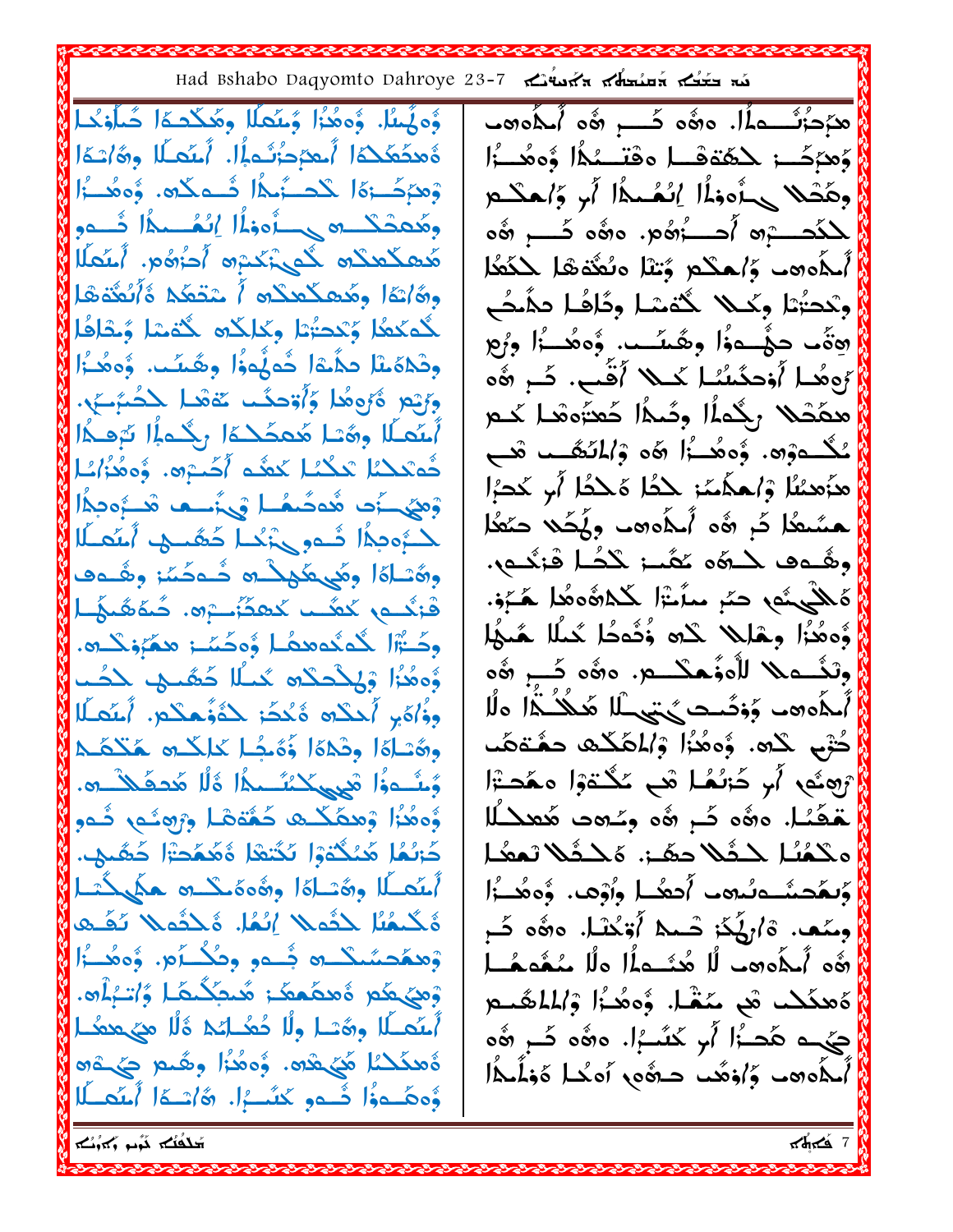Had Bshabo Daqyomto Dahroye 23-7 مَنْ مَتَمَّمَ مَتَّامَة بَاسَة بَعْضُكُمْ Had Bshabo Daqyomto Dahroye 23-7

وهُسَمْهُ لَكْتُ حَكْحُبُ أُوجِعُ أَوْلَى قَلْ ةَمَّسْــم مُّدمَّــدَٰوَٰا حَمْـعثَــدمِـدَّا ذَـُــدو أَكْدُا. وُهِمُزًا وِهَنْفَ كَلِكُتْ أَوْكُلْ شَخْرَوْ مُعصُلاً فِي أَوْحِكُت تَوْمَدا وْمِلَاَكُكُمْ أَلَمْ حَمْدَتِ وَهُو حَرْبُهُا. وَأَسْمَأَ أَحْمَلُه وهَكْمَا كُلْمَعَكُمْ خُوجُوصِمًا وَجوهُرْهُمْ وَهَٰلَاتْ السَّدُّه هُمْتَعُسًا وَۚهِ أَصَٰا وَّصَّمَا ادَّةُ أَوْهِمْ وَذَكْسَهِ لَلْكُلْمَ هُبْعَةٍ وَجَدَّا وُحِتُّوهُــا وَّأَلْمُكَ كُلْـــِد مّاهُـْـــِدِهِ وَوَجِدًا ومُصَّم كُم حُقْفُ صَحَّرَلًا. حُكُمُوا مَكْرَبَّكِمِنَا لَلْتَحْمَيْدِمِ كَلَّاهُا خَصَّكْ وِلَا خُودُلِ جُوسْتَو أَحفَظَ الله مُوجِدَلِ كَعَا تَوْمَا وَرِيْدَهَكُم، وَلَا هُمَّعَدِكُمْ } لَحَظَا دُهُدوْاً وِلَٰا مِنهَ حَمَلَتِهِ أَشْمِرٍ. وَٱلْ مزَىرِكُمْكَبِ حُمَـا هُدَرَّا هُدَّكُـا وْلِكْعْدَه أَحْدَدْتُمَاءُوْمِ أَحْدَدْهُنَــداً. ةَ كُونُ وَمُعَكَّرُومٍ مِتَعْزِكُمٍ. كَعَمَا تَقْلُ هَّتِمْدًا وُمِئْلِّكَ كُمْهَدَّرُومٍ هَٰذَبَّا وُقطْط وُهِ وَمِصْطِ وُقُطْلًا وُلْعِصُطُل وَيَهُبَدُوهُا أَيْحُدِ مِعَرِمُبِيَا. أَيَرْوَجُنَا وَهِهُهِمُكُمْ أَمُنْ وَجَابًا وَمَدَوْهُ وَمِنْ وَمِنْ وَمِنْ وَمِنْ وَمِنْ وَمِنْ وَمِنْ وَمِنْ وَ ڞۘڡؘڞ*ؙڋ*ۘۿڴػٛڶ؋ٚۊٮٮڟٮڔ۠ڡڽ؞ۦۿ۫ػڰؘٮ*ڵ*ڋڡۑڔ تَسْـدْ أَحكْـتَـا. أَحشُـمَهُ-ثَوِي هَٰهكوُكُــح ةَهُدَمَالَمُ كَسُنَدُا دَرْجَدًا وَحَقَبًا أَحْمَٰلُتَــَىٰ أَحــُرْهُمْ أَلْمِمْسُــمَا ةَ يَحْمَّــمَت هُمسَاءَلَمَاه لَحْدَثُدهُكُما وهُنشُدِر ٱلْمُسَ

سُلمُلُک نَہُم رَکوٰئِک

|وصُّــع هَـــــزُا حدَّــعثَــوسكُا أَب |أَكْلَٰہُ|. وُہِمُزٗا وِضَکُوۡ کَلا اُوۡکَـا حُـکُوۡ أَهْتَعِدُهُا أَوْحِكُبِ عُنْهُ مَنْ وَبِغَـزَوْ أَكُـهِ ۖ | لِلْمَلْلِغُنَّــرَهُ مِن مَنْ اللَّهُــا. وَهُوَ وَضَــرٍ رُهُم أَسْلُمُونَ وَهِكْسَسْمَدْ كَلْمَعْنُفْسَسَلَمْ حمُّدمُما وأومُا وكُنْزَا وهُلَاتْا. وُحِلَّات همستكفى أسْتَرِ الْمَسْرِ الْمَسْتَةِ مِنْ الْمَسْتَةِ مِنْ الْمَسْتَةِ مِنْ لِكَــلا هَــ هَٰـزَكْدَــدًا وَّثْرَهِـتَــا هَ/أَا لحَسَّنِهُ! مِمُّمَكَّمُا وَأَتَّقَا وَلَهُم لَكَفَّفَعَا |كَمْؤُسِؤُولُا. وقْتَلْهُمْ وَوْا هِقَىقُتْبَ َ لِتَنْسَعُسِ أَكْـِدَّا وُحَكَّـبٍ خَصَّصًا وِلَٰا أَنْدَمِلا لِكَبِنَا كَعَبٍ. وَلَا أَهتَا كَبِ كُمْ هُوُسًا وَرُكْسُو. ولَا لمصُبْصِ كُلّ كُم دُهُووْٓا وِلًا هُمْعْنُه دُنٍ. وَلَا لَمْعَلَا كُم حُــم هُـڡــتْزا هُٯتُنهْـا وُلِحْقَده كَعْبُدُتُمار فُزُههُــداً. أَلَّا أَاذَنَـــم لمكب هُزئـا هزُمعُنُـا منّع كَتّزُمــر أَوَّاهُ فِي الْمُسْمَّسِ وَحُمْتُهَا وَاللَّهُ وَالْمُسَكِّفَةِ وَالْمُسَلِّمَ ِ كَعرُكْتُمْلُو هَٰ كَنُعْتُمُو عَكَّابٌ. هَكَـع تشّا هَبْتمْكُا وُْمِنْنُكُمْ حْدَدْبُر ٱلمَكَّدِبُ ووُحَسَّا مِعْوصُـا وَشَـْلاً |ەھُەككۆُمەمُلْلى كىر ھەزگىبٌ. أَمَثُىل وَٰٓٱمَدُهَا کُے مَتَوَصَّدٍ. ہَتَوُہُمَے حَمَٰدًا هقَبْدًا وتُسعَب، مُعْسُرِ لَآيِي حَكْبٍ. ەَدېگىگىمار لەشكىلا كىب. ەلمھقىللا وَّسطَسِ كَلاَ مَنْشُملَ، مأهنَّا لِكَنَّتَبِ 

 $\mathbf{x}$ dir $\mathbf{z}$  8